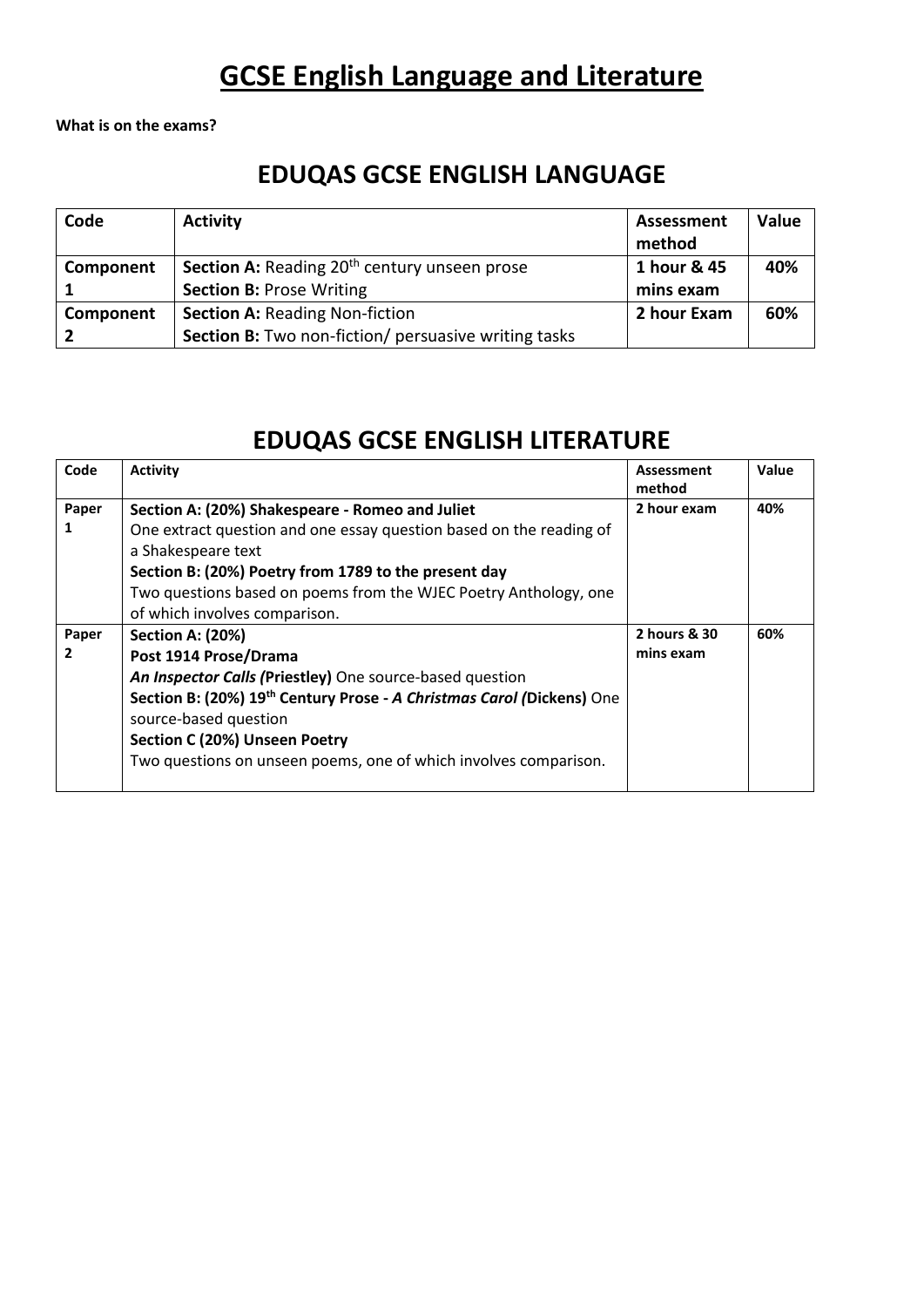#### How parents and students can help

- Helping to be organised. There will be a lot of work/ books/ paper/ flashcards to keep safe so be prepared for this.
- Support learning by using GCSE Pod/ Century Tech/ Seneca/ BBC Bitesize and revision guides.
- See the list of poems and poets below. Knowing a little about the poets and the context is extremely helpful.
	- 1. *The Manhunt* Simon Armitage
	- 2. *Sonnet 43* Elizabeth Barrett Browning
	- 3. *London* William Blake
	- 4. *The Soldier* Rupert Brooke
	- 5. *She Walks in Beauty* Lord Byron
	- 6. *Living Space* Imtiaz Dharker
	- 7. *As Imperceptibly as Grief* Emily Dickinson
	- 8. *Cozy Apologia* Rita Dove
	- 9. *Valentine* Carol Ann Duffy
	- 10. *A Wife in London* Thomas Hardy
	- 11. *Death of a Naturalist* Seamus Heaney
	- 12. *Hawk Roosting* Ted Hughes
	- 13. *To Autumn* John Keats
	- 14. *Afternoons* Philip Larkin
	- 15. *Dulce et Decorum Est* Wilfred Owen
	- 16. *Ozymandias* Percy Bysshe Shelley
	- 17. *Mametz Wood* Owen Sheers
	- 18. Excerpt from *The Prelude* William Wordsworth
- Study guides below.

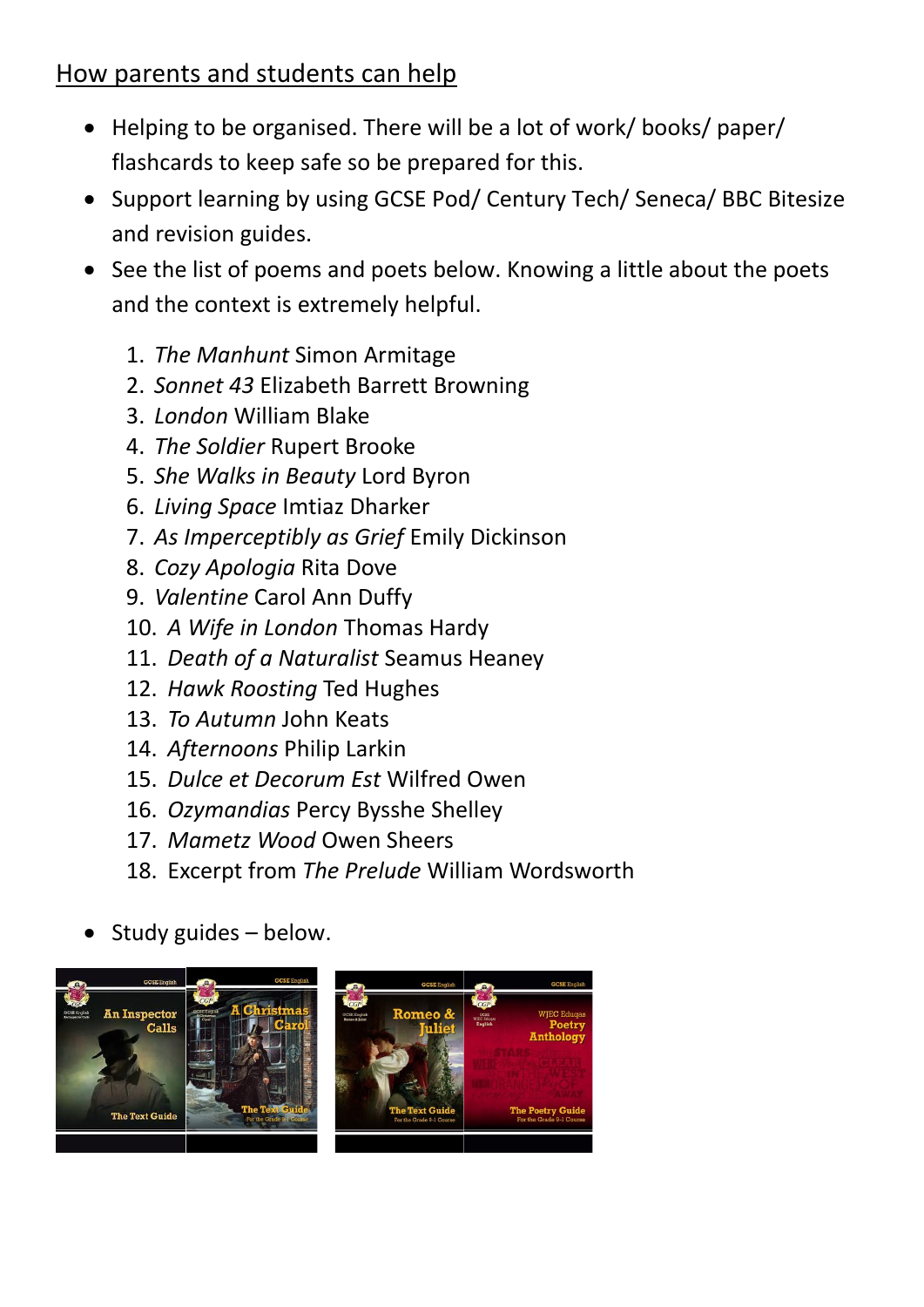# **"The Dirty Thirty!" Make sure you can spell these words!**

- **1.accommodation**
- **2.appalled**
- **3.beautiful**
- **4.because**
- **5.beginning**
- **6.believe**
- **7.business**
- **8. ceiling**
- **9.decided**
- **10. definitely**
- **11. disappear**
- **12. disappointed**
- **13. embarrass**
- **14. extremely**
- **15. friend**
- **16. immediately**
- **17. minute**
- **18. necessary**
- **19. neighbour**
- **20. nervous**
- **21. opportunity**
- **22. persuade**
- **23. queue**
- **24. quiet**
- **25. quite**
- **26. receive**
- **27. separate**
- **28. sincerely**
- **29. surprised**
- **30. until**